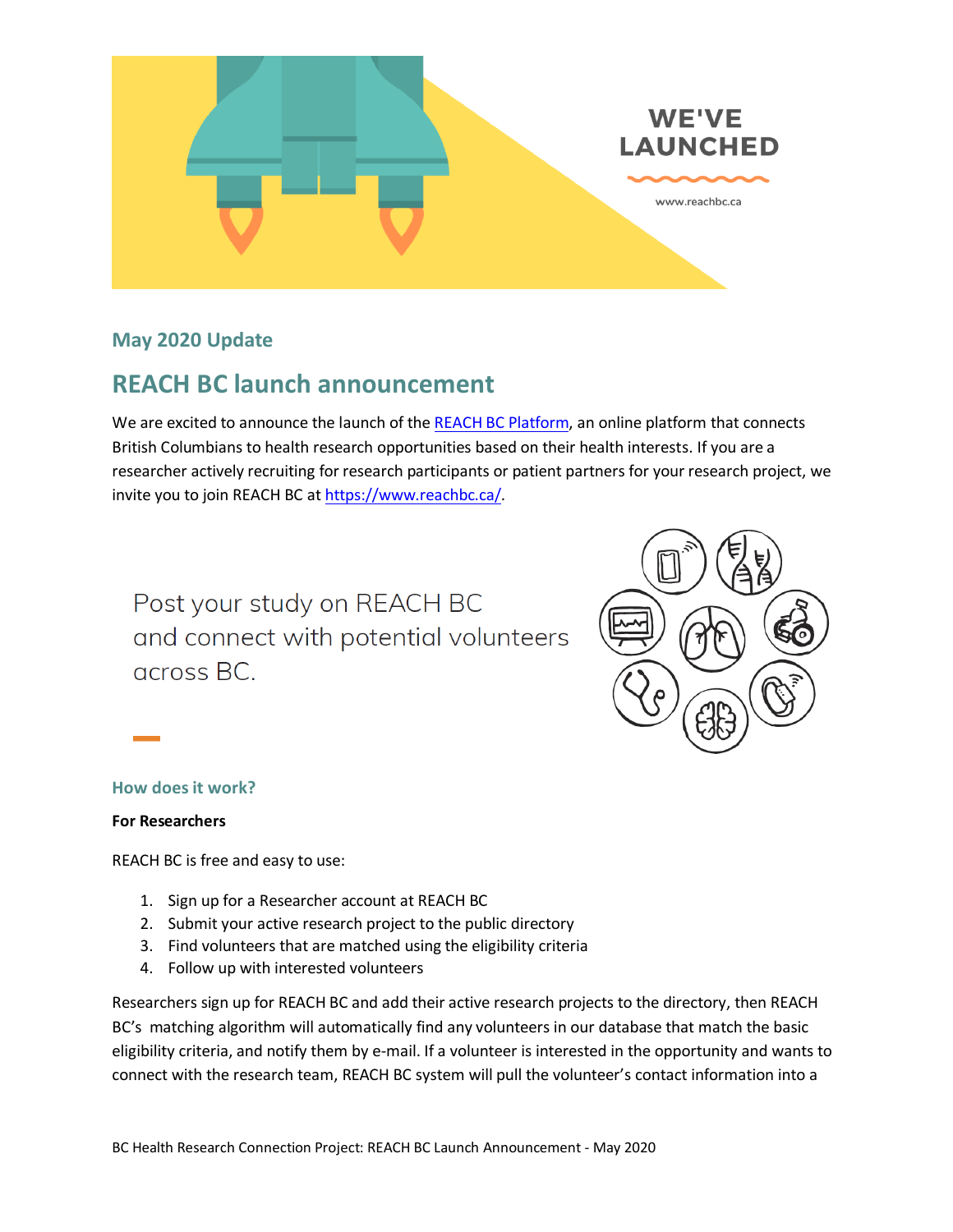list for researchers. REACH BC will allow a faster and more efficient way to find and connect with researchers who are looking for participants or patient partners for their research projects.

#### **For patients/public**

Connect in 3 simple steps:

- 1. Create a REACH BC Volunteer profile with your health research interests.
- 2. Get matched and notified by e-mail with research opportunities.
- 3. Review and decide if you want to connect with the research team.

REACH BC is a trusted source for the public to find research opportunities related to their health condition and interests. Your information will only be available to the researcher(s) after you indicate interest in being contacted about a particular study.

## **Impact of COVID-19**

We have expedited our launch plans with the hope of assisting patients and the public in finding opportunities related to COVID-19 research. We had planned to onboard clinics and research programs at various outpatient centres as REACH BC registration sites, however, we will be postponing until a later date when conditions are safe as recommended by the Public Health Agency of Canada and BC's Ministry of Health.

#### **What's next?**

Over the next two months, we'll be focusing on ramping up REACH BC operations. We're committed to ensuring that REACH BC is working to its full potential, making tweaks and improvements to ensure a seamless user experience. We'll also be working on our communications plan to let people know that REACH BC is ready and available to use with the help of our REACH BC Ambassadors.

If you are a researcher with a health research project that is actively recruiting, visit [REACH BC](https://www.reachbc.ca/) to sign up! You'll be able to showcase your research and find interested volunteers.

## **Partner with REACH BC**

We are always looking for groups to champion REACH BC. Your organization can help by creating awareness within your organization through the **REACH BC Ambassador Program.**

For more information about joining the Ambassador Program, please [contact us!](mailto:stefanie.cheah@vch.ca)